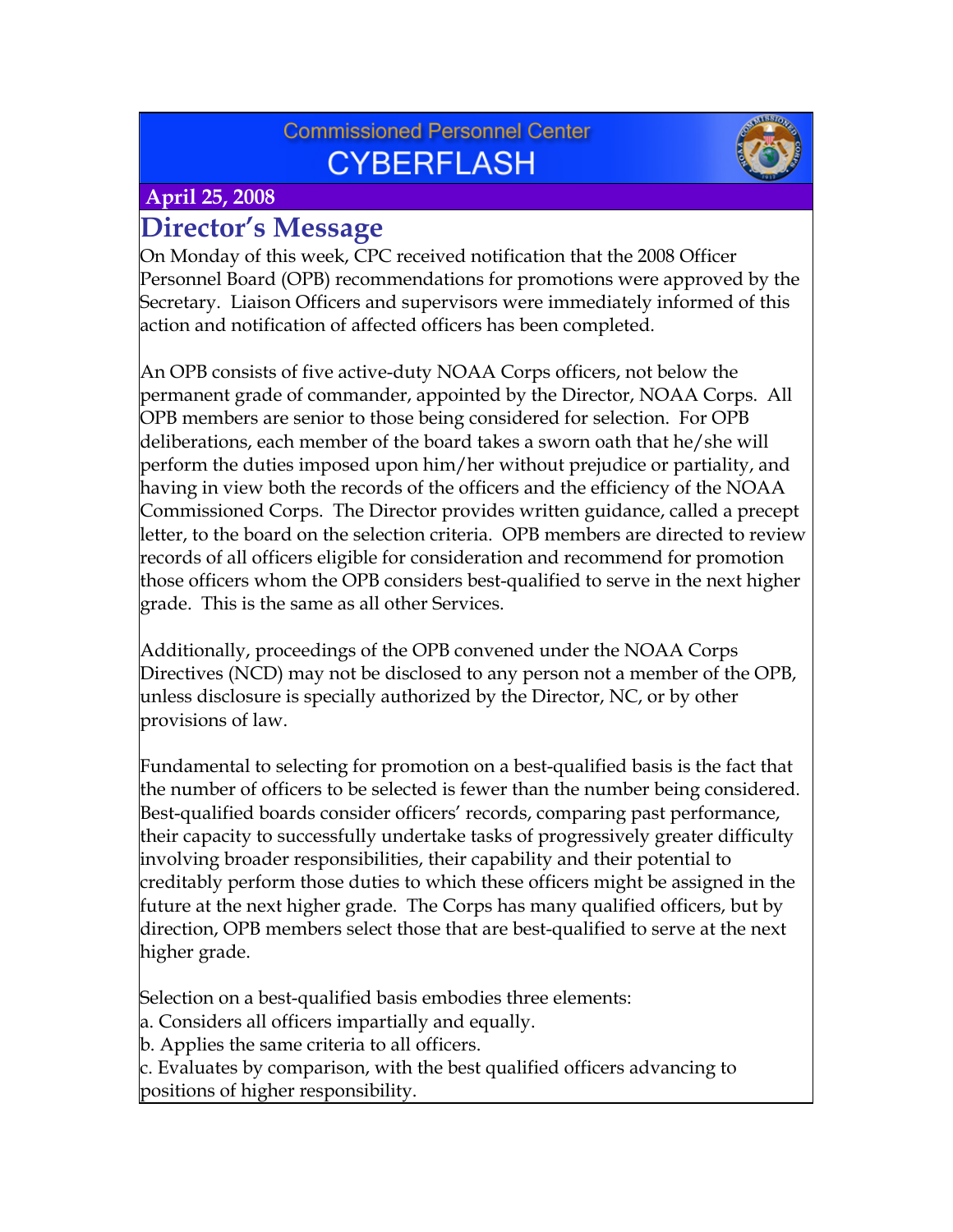The Director has decided that officers twice non-selected for promotion will go to another board for separation, retirement, or continuance, based on the needs of the service. Anyone continued will be considered by future promotion boards for as long as they remain on active duty. Guidance to those officers affected will be forthcoming in the next few days. An Officer Assignment Board will take place May 1, 2008, to evaluate the needs of the service.

Please join me on behalf of the Director in congratulating the following officers selected for promotion:

TO BE CAPTAIN: Mark H. Pickett James S. Verlaque Christopher A. Beaverson David O. Neander Michael S. Devany Donald W. Haines Michele A. Finn Harris B. Halverson II Barry K. Choy Douglas D. Baird Jr.

TO BE COMMANDER: Michael L. Hopkins Gregory G. Glover Philip G. Hall William R. Odell John T. Caskey Cecile R. Daniels Lawrence T. Krepp James M. Crocker Carl E. Newman Shepard M. Smith Albert M. Girimonte Todd A. Bridgeman Edward J. Van Den Ameele Alexandra R. Von Saunder

TO BE LIEUTENANT COMMANDER: William P. Mowitt Jonathan B. Neuhaus Nicholas J. Toth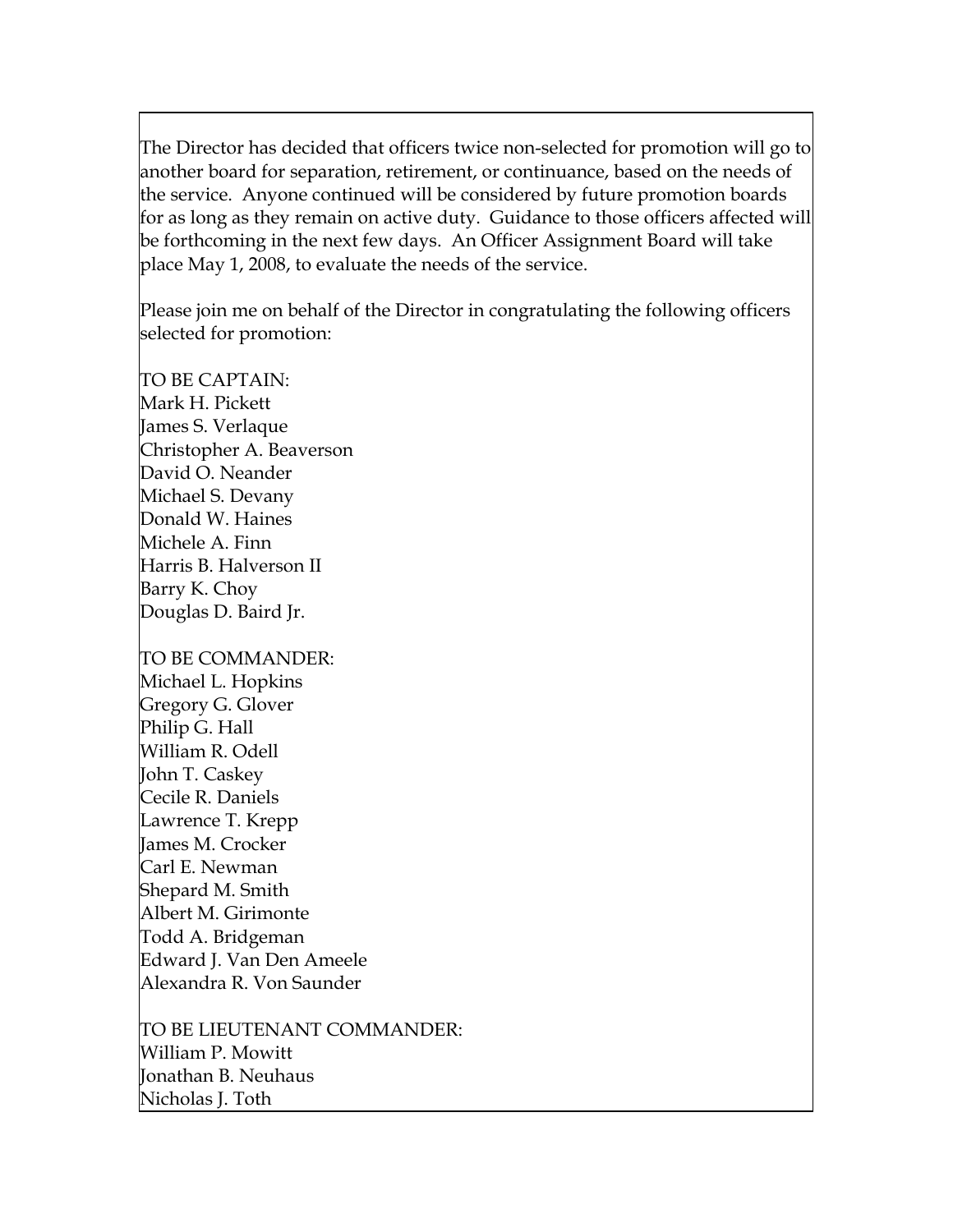Andrew A. Hall Catherine A. Martin Matthew J. Wingate Stephanie A. Koes Daniel M. Simon

TO BE LIEUTENANT: Brent J. Pounds Amanda L. Goeller Benjamin S. Sniffen Mark A. Blankenship Fionna J. Matheson Jonathan E. Taylor Andrew P. Halbach

TO BE LIEUTENANT (junior grade): Justin T. Keesee Matthew T. Burton Carl G. Rhodes Timothy M. Smith James T. Falkner Christopher S. Skapin Jennifer L. King Chad M. Meckley Caryn M. Arnold Megan A. Nadeau Marc E. Weekley Patrick M. Sweeney III

Reminder: If you have been selected for promotion, you must remain medically and dentally qualified, or your name will not be submitted.

CAPT William B. Kearse, NOAA Director, Commissioned Personnel Center

## **Announcements**

#### Assignment Process

CPC has rescheduled this year's Officer Assignment Boards for O-6s (May vs. July), O-5s (June vs. August), and O-4s (July vs. September) to provide officers

**\_\_\_\_\_\_\_\_\_\_\_\_\_\_\_\_\_\_\_\_\_\_\_\_\_\_\_\_\_\_\_\_\_\_\_\_\_\_\_\_\_\_\_\_\_\_\_\_**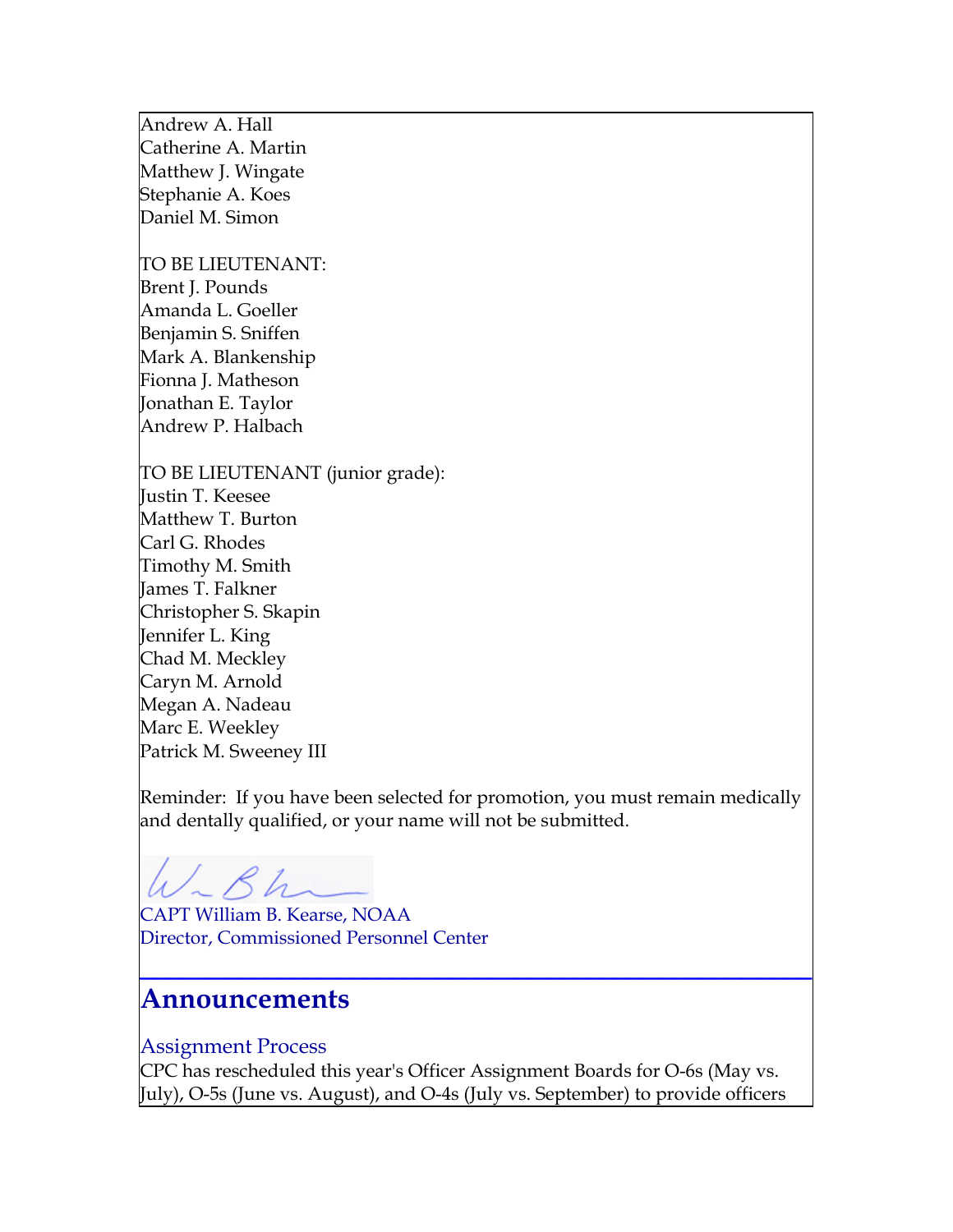with as much lead time as possible to properly plan for their upcoming PCS move. If you happen to be one detaching from your present assignment in the next 18 months, I encourage you to review the latest Billet List, talk to your Line Office Liaison and the Chief of the Officer Career Management Division (OCMD), and update your OPF on-line preference list. If you should have any questions regarding the assignment process or need career guidance, please feel free to contact LCDR John Caskey at 301-713-7748 or <u>john.caskey@noaa.gov</u>.

## ACO Insignia

On April 26, the ACO insignia inventory, currently stored at CPC headquarters and disseminated by the NOAA Corps recruiter, will be permanently transferred to a private on-line vender.

A web store will be the new method for obtaining NOAA Corps insignia through on-line purchase capability. The NOAA Corps Web Store is currently under development with an expected launch date for May 5<sup>th</sup>, 2008. Once the site is functional, additional information will be posted. LT Nicole Manning will continue to be the point of contact for insignia during this transition period.

## To Contact CPC's Lisa Sudmann

#### What is Video Relay Service (VRS)?

Video Relay Service (VRS) is a free service for the deaf and hard-of-hearing community that enables anyone to conduct video relay calls with family, friends, or business associates through a certified ASL interpreter via a high-speed Internet connection and a video relay solution (or VRS call option).

#### What is Video Remote Interpreting (VRI)?

VRI, or video remote interpreting, is a professional remote interpreting service that allows companies to comply with the current Americans with Disabilities Act (ADA) regulations. VRI uses video conferencing

technology to enable Deaf, hard of hearing, and hearing individuals who are in the same room to communicate via a live, remote interpreter. The service can be used on demand virtually anywhere with high-speed internet and video conferencing equipment.

#### What is the difference between VRS and VRI?

VRS is used to place a phone call between parties who typically are in separate locations. VRI replaces the physical presence of a live interpreter in situations in which everyone is in the same room.

#### How do I place a video relay (VRS) call to Lisa Sudmann?

Using a standard telephone, simply call the toll free number 1-866-FAST-VRS or 1-866-327-8877 then give an interpreter Lisa's work phone number, 301-713-7733.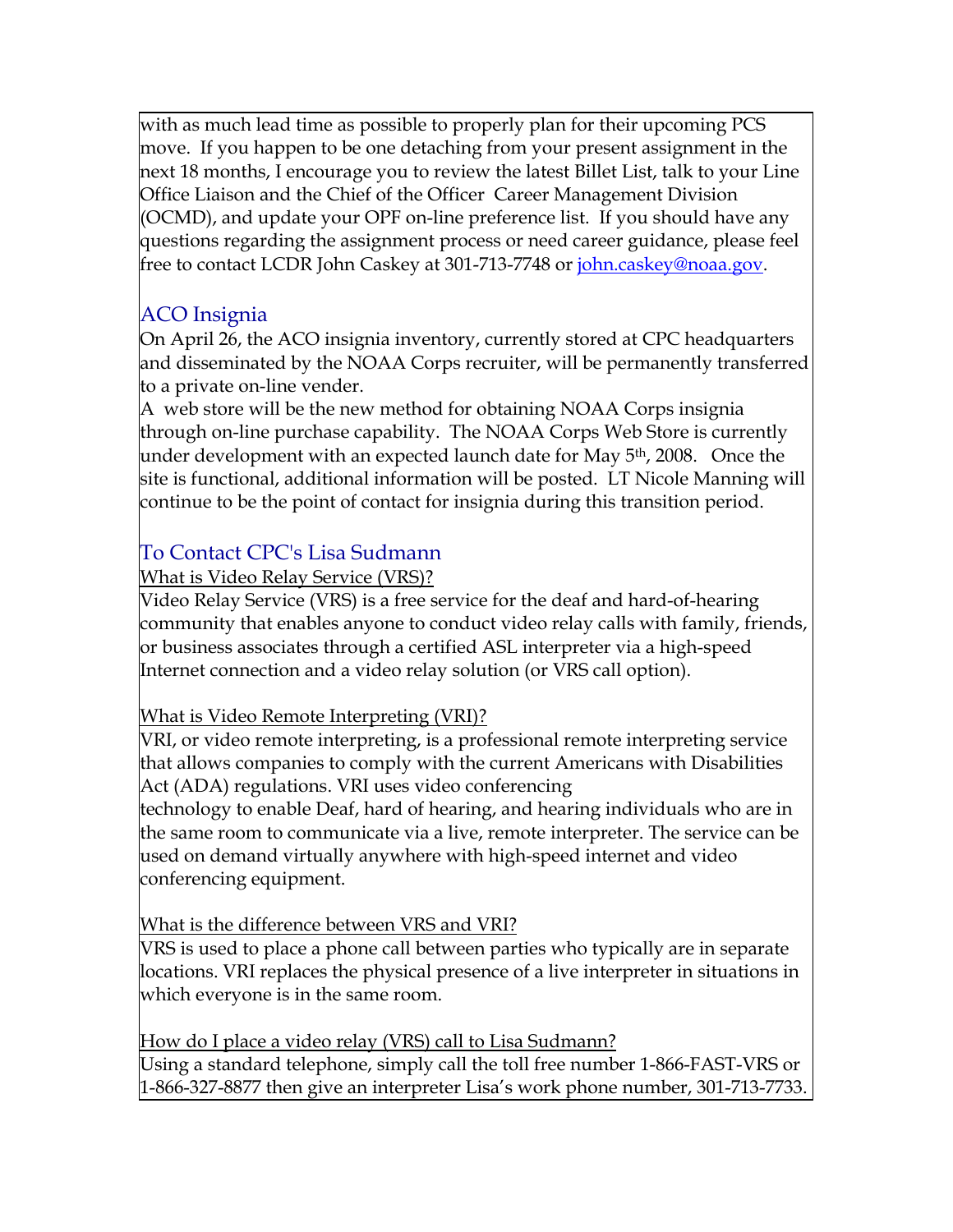If your call cannot be answered, you could always leave a signmail for Lisa Sudmann, she will return your call as soon as she gets the signmail. Signmail is like a voicemail message.

#### Send Your BAH Form to Payroll Now!

Verification of BAH/Dependency CG-4170 Forms were sent to each NOAA Officer 9 January 2008 and were to be returned to the Payroll Unit in Topeka, KS by 29 February 2008. To date we have received approx 60% of these verification forms. If you have gotten married, divorced, additional dependents, etc., we need to know this information so that you'll not be in an over paid/under paid status. If you have not returned this form please do so ASAP. If you did not receive this form please contact me (<u>ronald.a.cunningham@uscg.mil</u>). If you have any corrections to be made please make the corrections on the form and mail or fax the form back to the Payroll Unit. If adding a dependent please provide a copy of any supporting documentation, ie. Marriage certificate, birth certificate, divorce decree, just to name a few. Please sign at the bottom of the form even if there are no changes and mail to the below address:

> Ron Cunningham NOAA Corps Payroll Unit P. O. Box 397 Topeka, KS 66601-0397

# Save the Date, Seattle Officers -- Anniversary Ball

The Seattle ACO will be holding the NOAA Corps Anniversary Ball on 10 May, 2008 at Naval Station Everett. The Seattle ACO will send out details soon.

Save the Date, Washington D.C. Area Officers -- Anniversary Ball On May 17th, the NOAA Association of Commissioned Officers (ACO) and the NOAA Officers Family Association (NOFA) will host the 91st annual NOAA Corps Anniversary Ball. The ball will be held at the newly remodeled Minuteman Memorial Building, owned by the Reserve Officers Association (ROA). The link below describes the Banquet and Conference Center in the ROA building.

<http://www.roa.org/site/PageServer?pagename=topofthehill>

## Dental Care

All NOAA Corps officers residing in a catchment area are required to schedule dental appointments through the Military Treatment Facilities. If the MTF is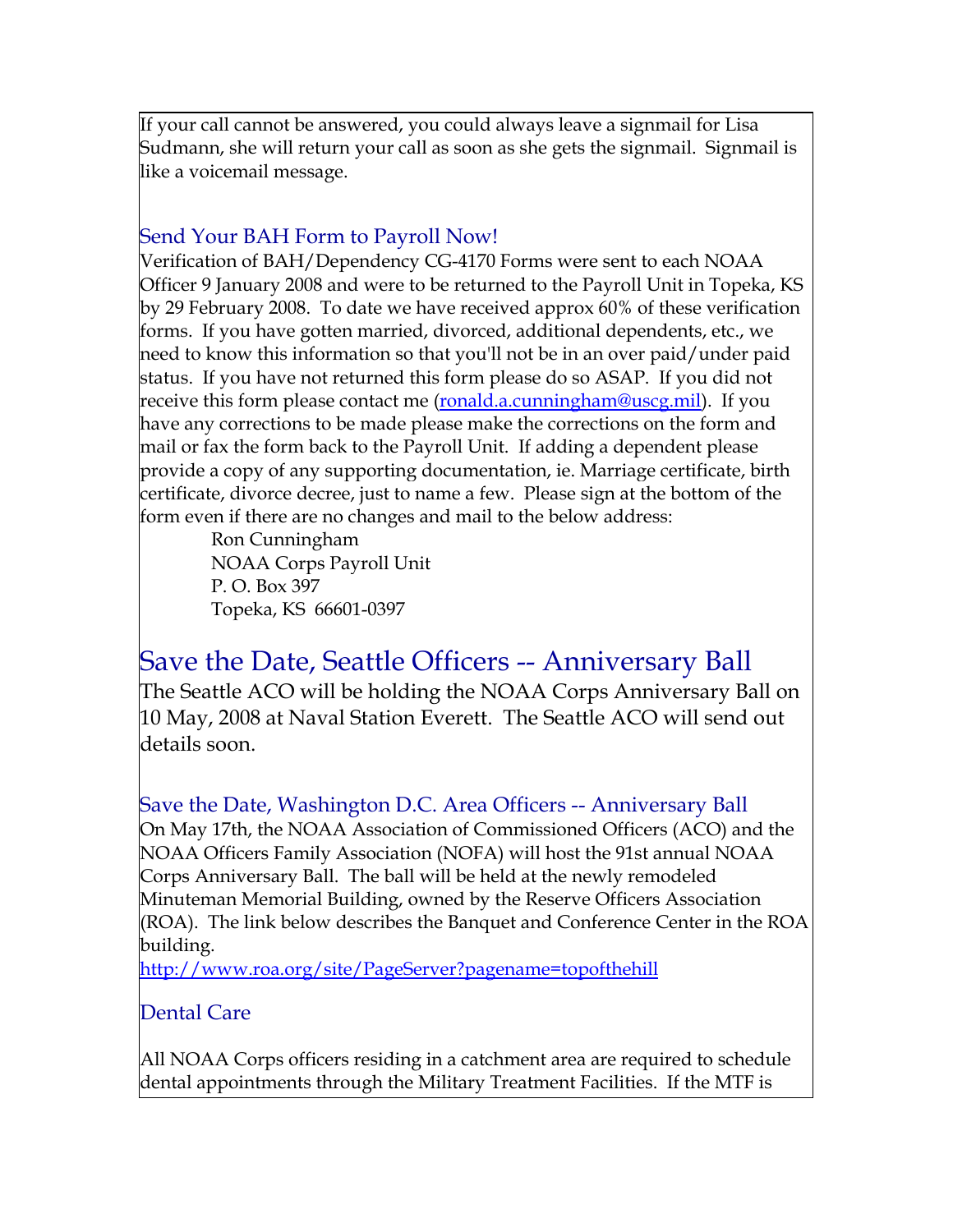authorized to receive dental care from a civilian provider. Please instruct the provider to contact LCDR Hobson-Powell at 301-713-7718 for payment of the dental services. For those officers that were previously assigned to the National Naval Medical Center Dental Clinic, there are a number of MTF's in the Washington, DC Metropolitan area that can provide full dental services for active duty NOAA Corps officers. In order to receive care at these facilities you must bring a copy of your dental records, orders, and your government issued military identification card to your scheduled appointment. The following facilities may be used:

Fort Meyer: 703--696-3460 Walter Reed Army Medical Center: 202-782-6815 Bolling AFB: 202-404-5519 Navy Annex Dental Clinic: 703-614-1229 Fort Detrick: 301-619-7675 Fort Meade EPPS: 301-677-6078 Fort Belvoir: 703-696-3450 (\*Walk-in appointments only)

#### Approved Retirements

The following officers have approved retirements. Be sure to thank them for their service to NOAA and nation and wish them the best the next time you see these officers!

**\_\_\_\_\_\_\_\_\_\_\_\_\_\_\_\_\_\_\_\_\_\_\_\_\_\_\_\_\_\_\_\_\_\_\_\_\_\_\_\_\_\_\_\_\_\_\_\_**

| CAPT Jon E. Rix            |
|----------------------------|
| CDR Julia N. Neander       |
| LCDR Stephen J. Thumm      |
| CDR Thomas E. Strong       |
| CAPT Stephen A. Kozak      |
| CAPT John W. Humphrey, Jr. |
| CAPT Sean R. White         |

May 1, 2008 May 1, 2008 July 1,  $2008$ July 1, 2008 January  $1, 2009$ January 1, 2009 July 1, 2009

# **On the Horizon**

| January-May, 2008 Billet Review |                                |
|---------------------------------|--------------------------------|
| May 1, 2008                     | OAB                            |
| mid-May                         | O-6 OAB                        |
| June 6, 2008                    | Aviation Selection and O-5 OAB |
| June 9, 2008                    | <b>BOTC 112 Graduation</b>     |
| July 10, 2008                   | O-4 OAB                        |